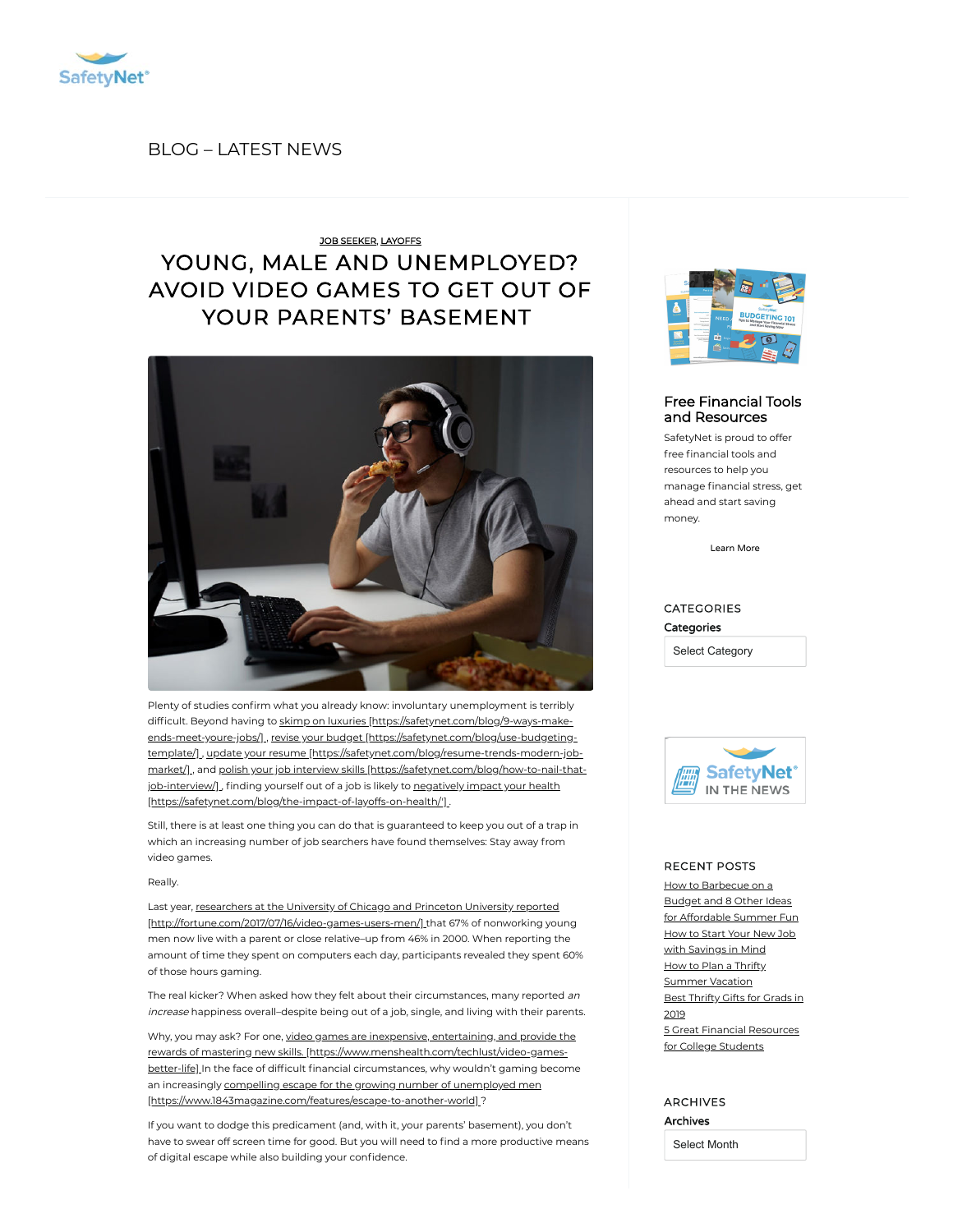

### Branch out

Switch out half of the hours you spend with your gaming community and join a free online forum related to your career circumstances. Reddit [\[https://www.reddit.com/\]](https://www.reddit.com/), for example, offers pretty much any online community you can think of, many with supportive, friendly, and funny participants. Browse forums like GetMotivated

[\[https://www.reddit.com/r/GetMotivated/\]](https://www.reddit.com/r/GetMotivated/) , JobSearchHacks

[\[https://www.reddit.com/r/jobsearchhacks/\]](https://www.reddit.com/r/jobsearchhacks/), Jobs [\[https://www.reddit.com/r/jobs/\]](https://www.reddit.com/r/jobs/), and regional job subreddits [\[https://www.reddit.com/r/forhire/wiki/local\]](https://www.reddit.com/r/forhire/wiki/local) . Search for a subreddit related to your dream career (DigitalNomad [\[https://www.reddit.com/r/digitalnomad/\]](https://www.reddit.com/r/digitalnomad/), for example, or just DreamCareerHelp [\[https://www.reddit.com/r/DreamCareerHelp/\]](https://www.reddit.com/r/DreamCareerHelp/)] and figure out how to make it a reality.

# Build your brand

Spend time online building a personal website and/or writing a blog that showcases your work experience and other skills and interests. This article suggests inexpensive ways to [\[https://safetynet.com/blog/networking-after-layoff-between-jobs/\]](https://safetynet.com/blog/networking-after-layoff-between-jobs/) polish your digital skills while highlighting your creativity and communications chops.

### Master a new skill

These days, online learning is an affordable and legitimate means of gaining new job skills. This article by "the balance [\[https://www.thebalance.com/websites-learn-new-skills-](https://www.thebalance.com/websites-learn-new-skills-1200627)1200627] " lists more than 25 sites where you can explore everything from design software to mechanics to starting your own business. Gain that same sense of mastery that video games gave you while acquiring lucrative skills [https://www.onlinecoursereport.com/30 [most-lucrative-skills-you-can-learn-online/\]](https://www.onlinecoursereport.com/30-most-lucrative-skills-you-can-learn-online/) like, say, HTML coding or video production. Then get on a related subreddit and share your accomplishments with folks who care.

### Make yourself more interesting

Your online activities don't all have to be about job preparation. There is plenty to zone out with that doesn't involve trending memes and cat pics (still, who doesn't love a good cat pic [\[https://www.buzzfeed.com/expresident/best-cat-pictures?](https://www.buzzfeed.com/expresident/best-cat-pictures?utm_term=.mrd7ODnEV#.qqD7Xoa6Y) [utm\\_term=.mrd7ODnEV#.qqD7Xoa6Y\]](https://www.vocabulary.com/) ?). Boost your vocabulary [https://www.vocabulary.com/], test your knowledge of geography [http://world-geography-games.com/], acquire random facts [\[http://www.todayifoundout.co](http://world-geography-games.com/)[m/\]](http://www.todayifoundout.com/), or tour far-away locales [\[https://www.makeuseof.com/tag/10-curiously-geeky-virtual-tours-you](https://www.makeuseof.com/tag/10-curiously-geeky-virtual-tours-you-can-take-on-google-street-view/)can-take-on-google-street-view/] and impress your friends once you've gotten off the couch.

# Make a job of it

Can't see quitting the gaming world for good? Then build a path to getting paid for what you love. Establish your own blog about gaming [\[https://www.cnet.com/news/top-ten](https://www.cnet.com/news/top-ten-gaming-blogs/)gaming-blogs/], learn to build your own video games

[https://www.gameindustrycareerguide.com/make-your-first-video-game-today-usingthese-free-tools/] with these online tools, or look into earning cash as a freelance game tester [\[https://www.upwork.com/hire/video-game-testers/\]](https://www.upwork.com/hire/video-game-testers/) .

The point is, when you've found yourself in a slump, it's tempting to imagine you will someday swear off your bad habits for good. It turns out, however, that's not really how people change. In truth, the key to changing any habit [\[https://safetynet.com/blog/how](https://safetynet.com/blog/how-change-bad-financial-habits/)change-bad-financial-habits/] is to ask yourself what positive or appealing reward that habit gives you and to find another way to solve (or resolve) that need.

So if you are unemployed, avoid starting a habit of playing too many video games. Or replace the habit with more productive and rewarding online activities.

MARCH 2, 2018 BY ROSHNI [CHOWDHRY](https://safetynet.com/blog/author/roshni-chowdhry/)